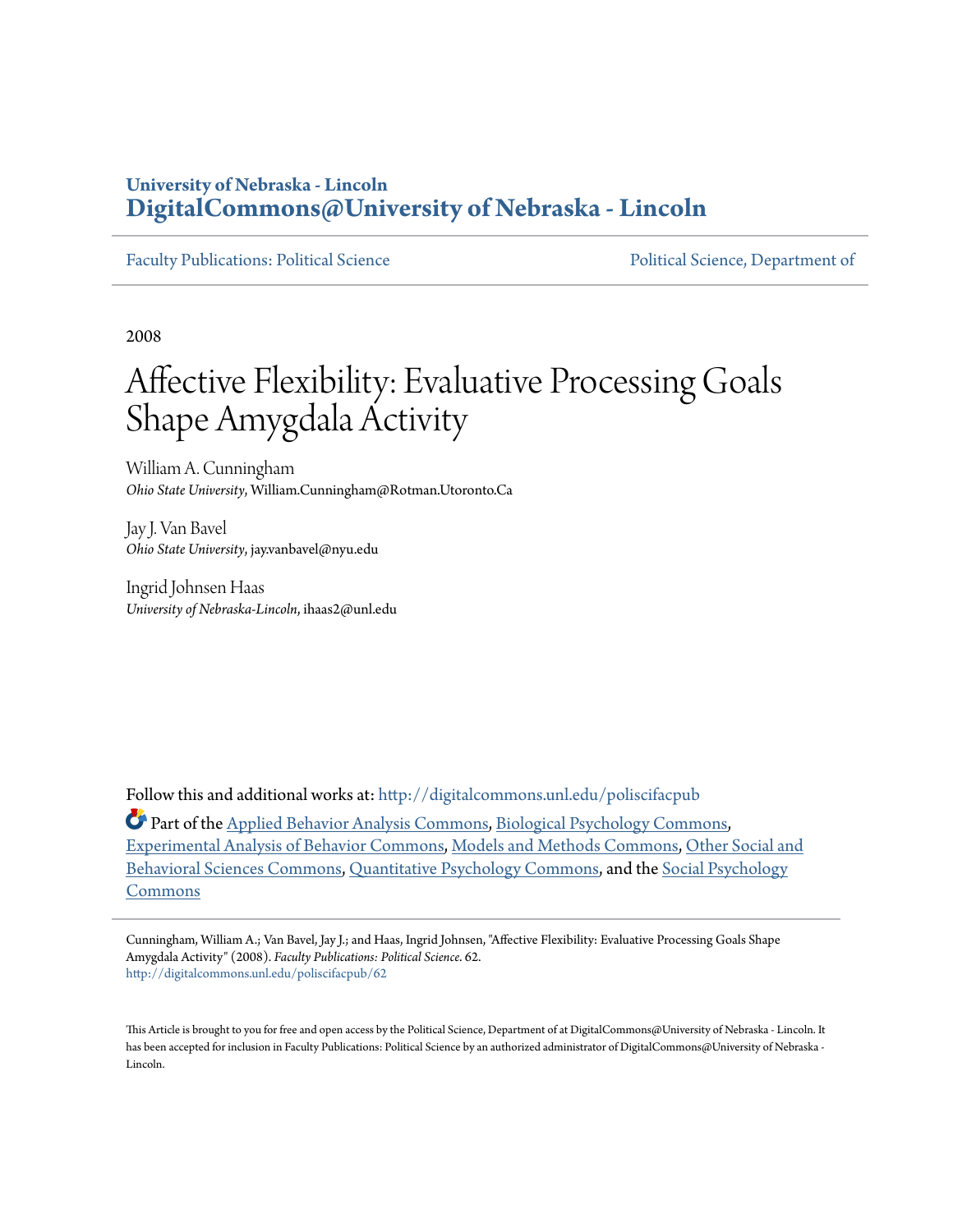Published in *Psychological Science* 19:2 (2008), pp. 152-160 ;doi: doi: 10.1111/j.1467-9280.2008.02061.x Copyright © 2008 Association for Psychological Science. Used by permission. Submitted March 29, 2007; accepted July 22, 2007.



# Affective Flexibility: Evaluative Processing Goals Shape Amygdala Activity

William A. Cunningham,<sup>1</sup> Jay J. Van Bavel,<sup>1,2</sup> and Ingrid R. Johnsen<sup>1</sup>

1. The Ohio State University 2. University of Toronto

*Corresponding author –* William Cunningham, email cunningham.417@osu.edu

#### Abstract

Although early research implicated the amygdala in automatic processing of negative information, more recent research suggests that it plays a more general role in processing the motivational relevance of various stimuli, suggesting that the relation between valence and amygdala activation may depend on contextual goals. This study provides experimental evidence that the relation between valence and amygdala activity is dynamically modulated by evaluative goals. During functional magnetic resonance imaging, participants evaluated the positive, negative, or overall (positive plus negative) aspects of famous people. When participants were providing overall evaluations, both positive and negative names were associated with amygdala activation. When they were evaluating positivity, positive names were associated with amygdala activity, and when they were evaluating negativity, negative names were associated with amygdala activity. Evidence for a negativity bias was found; modulation was more pronounced for positive than for negative information. These data suggest that the amygdala flexibly processes motivationally relevant evaluative information in accordance with current processing goals, but processes negative information less flexibly than positive information.

Successfully navigating complex environments requires quick evaluative processes to determine the relative value of stimuli in the context of situational demands. Recent research has begun to illustrate the important cognitive and affective neural processes involved in disambiguating the evaluative connotations of stimuli and preparing the body for action. Convergent evidence across methodologies suggests that the amygdala is particularly relevant for encoding and processing the affective properties of stimuli (Adolphs, Tranel, & Damasio, 1998; Canli, Zhao, Brewer, Gabrieli, & Cahill, 2000; LeDoux, 2000). Although it is clear that the amygdala plays an important role in evaluation (Cunningham, Raye, & Johnson, 2004), decision making (Hsu, Bhatt, Adolphs, Tranel, & Camerer, 2005), and social cognition (Adolphs, 2003), the precise operating characteristics of this region remain unclear.

Initial research suggested that the amygdala is specifically involved in detecting threatening stimuli (Isenberg et al., 1999; LeDoux, 2000; Morris et al., 1996), or is more generally engaged in processing negativity (Cunningham, Johnson, Gatenby, Gore, & Banaji, 2003; Hariri, Tessitore, Mattay, Fera, & Weinberger, 2002). This valence-specific conceptualization has been called into question by studies showing that positive, like negative, stimuli evoke greater amygdala activity than neutral stimuli (Breiter et al., 2003; Hamann, Ely, Hoffman, & Kilts, 2002). Moreover, studies that have independently manipulated valence and intensity (Anderson et al., 2003; Small et al., 2003), or used statistical methods to separate the contributions of the two (Cunningham, Raye, & Johnson, 2004), have provided evidence that amygdala activity appears to be more associated with processing affective *intensity* than with processing any particular valence. These studies have been critical in reconceptualizing amygdala function from one of threat detection to one of more general vigilance for motivationally relevant stimuli (Anderson & Phelps, 2001; Whalen, 1998).

Although it is clear that the amygdala plays an important role in automatically processing stimuli (Morris, Öhman, & Dolan, 1998; Whalen et al., 1998), other research has shown that it is also influenced by top-down processes, such as self-regulation (Beauregard, Levesque, & Bourgouin, 2001; Cunningham, Johnson, et al., 2004), verbal task demands (Hariri et al., 2002; Lieberman et al., 2007), and attention (Pessoa, Japee, Sturman, & Ungerleider, 2006). For example, research has shown that participants given the goal to "increase" or "decrease" their emotional response can regulate their amygdala activation in response to emotional stimuli (Ochsner et al., 2004).

This research demonstrating the top-down modulation of amygdala activity suggests that a fit between current processing goals and evaluative aspects of stimuli may lead to enhanced amygdala activity—what we call *affective flexibility*. In this context, a *fit* occurs when the valence of a stimulus is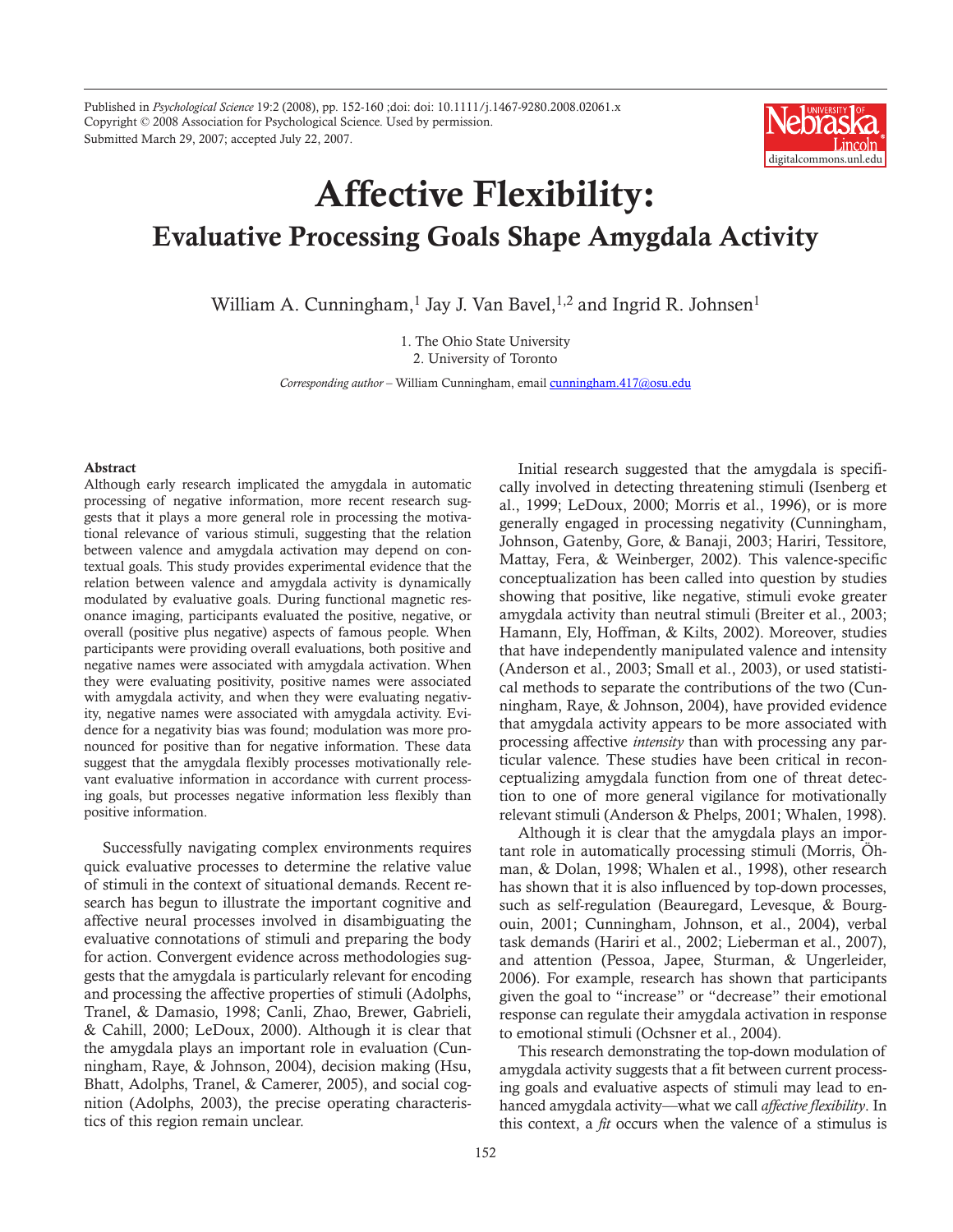consistent with a processing goal. A recent study consistent with this idea found that participants who reported having more promotion-focused goals (sensitivity to gains) showed greater amygdala activation in response to increasingly positive stimuli, whereas participants who reported having more prevention-focused goals (sensitivity to losses) showed greater amygdala activation in response to increasingly negative stimuli (Cunningham, Raye, & Johnson, 2005). It is important to note that these relationships were observed when participants made explicit evaluative (e.g., good/bad) judgments, but not when they made nonevaluative (abstract/ concrete) judgments. Similarly, patients with anxiety disorders show heightened amygdala responses to threatening stimuli, compared with control participants (Bishop, Duncan, & Lawrence, 2004). Although these studies were correlational and therefore do not provide causal evidence, they suggest that goals may play a role in shaping the amygdala response to evaluative information.

In the present study, we manipulated processing goals to test the flexibility of amygdala processing. Specifically, during functional magnetic resonance imaging (fMRI), participants were given three different processing goals that involved rating famous people. In the *attitude* condition, participants used a bivalent scale to indicate their overall attitude toward each name. In the other two conditions, participants provided univalent evaluative ratings; they rated only the positive aspects of each name (i.e., "how positive is your response ignoring anything negative?"; scale from *none* to *very good*) in the *positive* condition, and they rated only the negative aspects (scale from *none* to *very bad*) in the *negative* condition. Thus, in the attitude condition, both positive and negative aspects of each name were relevant to the processing goal, whereas in the positive and negative conditions, only positive or only negative aspects of each name, respectively, were relevant. To the extent that the amygdala is engaged in processing aspects of stimuli that fit the current processing goal, stimulus extremity should be associated with activation when overall attitudes are rated (i.e., more extreme positive and negative names were expected to be associated with greater amygdala activation), whereas positive or negative stimuli, respectively, should be associated with enhanced amygdala activation when only positive or only negative aspects of the stimuli are rated (e.g., in the positive condition, names rated as more positive were expected to be associated with greater amygdala activation).

# Method

#### *Participants*

Sixteen right-handed participants (12 females, 4 males; mean age = 22.8 years) provided informed consent and were paid \$50 for completing the study. Two participants were excluded because of head motion greater than 2 mm in any direction, and 2 participants were excluded for knowing less than 75% of the names. Twelve participants remained for analyses.

#### *Procedure*

Participants completed eight functional runs, each consisting of three 12-trial blocks. On each trial, participants provided one of three types of evaluative judgments about a famous name. On attitude trials, participants evaluated each name on a 4-point scale from *strongly negative* to *strongly positive*. On negative trials, participants evaluated only negative aspects of the name, using a 4-point scale from *none* to *very bad*. On positive trials, participants evaluated only positive aspects of the name, using a 4-point scale from *none* to *very good*. To help create and maintain evaluative goals, we grouped the trials so that the same evaluative judgment was required for all faces within each block. Each of 96 names (e.g., Adolph Hitler, Paris Hilton, Mother Teresa, George Clooney) was rated once in each condition.

Before each block, a direction screen was presented for 4 s to inform participants of the evaluative judgment required for the following 12 trials. The direction screen was followed by a fixation cross for 4 s. Then, each name appeared for 2 s, during which time participants made a response with a four-button response box placed in their right hand. To allow for the estimation of the event-related hemodynamic signal, we presented a 2-s, 4-s, or 6-s fixation cross after each name; the duration of the cross was pseudorandomly determined. Following fMRI scanning, participants completed a questionnaire on which they rated each of the names on the dimensions of positivity, negativity, and emotionality (i.e., how "emotional" the stimulus made them feel); the scales ranged from 1 (low) to 8 (high). Participants also indicated names they did not know.

#### *fMRI Parameters*

All imaging was conducted with a Siemens 3-T scanner. For whole-brain functional coverage, 32 axial slices (slice thickness = 3.5 mm, 0.5-mm skip) were prescribed parallel to the anterior commissure–posterior commissure line. Functional images were acquired using a single-shot gradient echo-planar pulse sequence (echo time = 25 ms, repetition time = 2 s, in-plane resolution =  $3.5 \times 3.5$  mm, matrix size:  $64 \times 64$ , field of view = 224 mm).

#### *fMRI Preprocessing and Analysis*

Data were prepared for analysis using FSL (University of Oxford, Oxford, United Kingdom) and SPM5 (Wellcome Department of Cognitive Neurology, London, United Kingdom). Data were first corrected for slice-acquisition time, motion, and high-frequency noise using FSL default settings. Data were then transformed to conform to the default EPI Montreal Neurological Institute (MNI) brain interpolated to  $3 \times 3 \times 3$  mm and were smoothed using an 8-mm full-width/half-maximum kernel in SPM5. Because we employed a blocked event-related design, a high-pass filter of 160 s was used to retain meaningful signal.

Data were analyzed using the general linear model as implemented in SPM5. In each analysis, a series of regressors was constructed to examine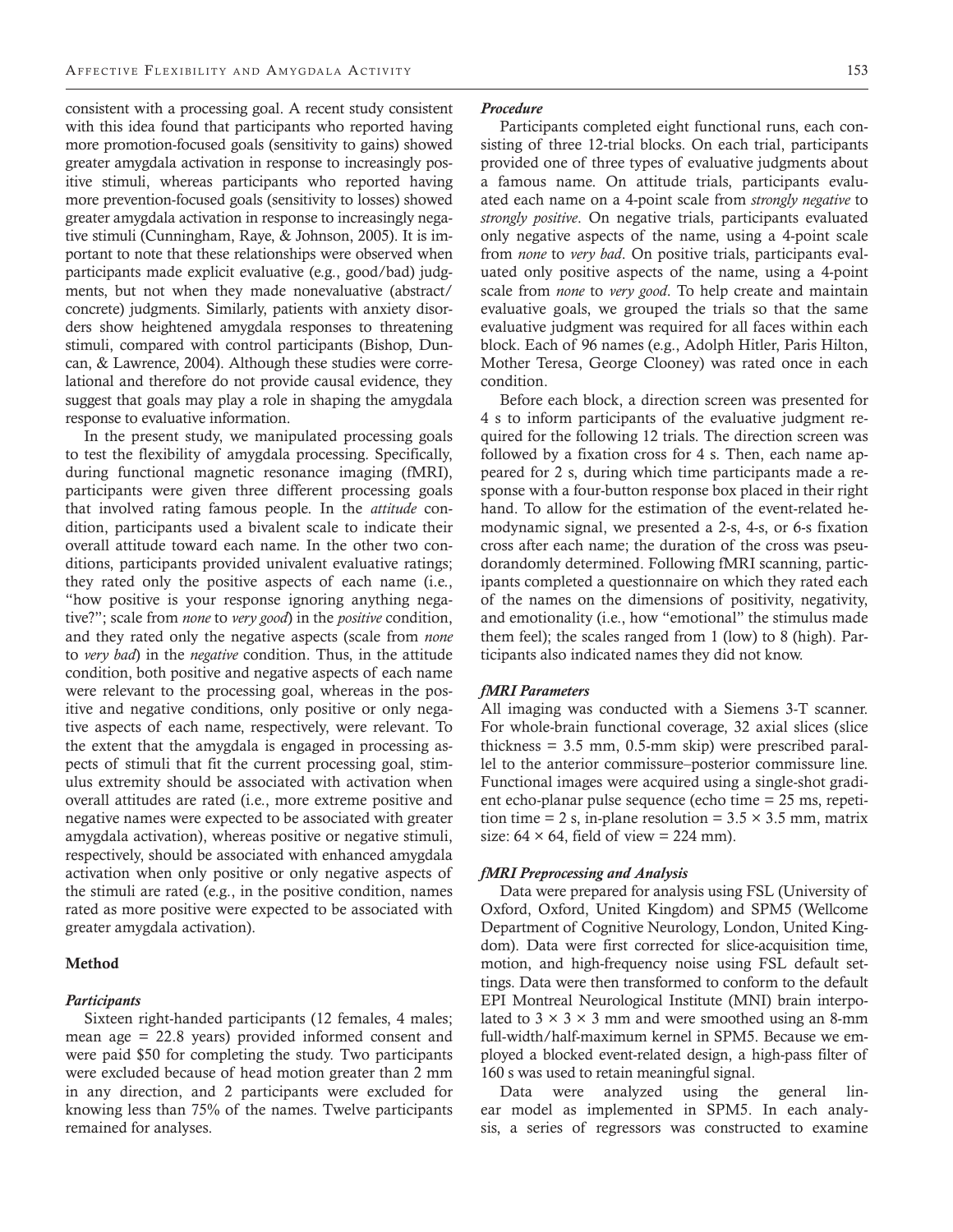| Rating               | Mean | SD   | Minimum | <b>Maximum</b> | Correlations<br>among ratings |                   |  |
|----------------------|------|------|---------|----------------|-------------------------------|-------------------|--|
|                      |      |      |         |                | Positivity                    | <b>Negativity</b> |  |
| Measured variables   |      |      |         |                |                               |                   |  |
| Positivity           | 4.07 | 2.10 | 1.00    | 7.92           |                               |                   |  |
| <b>Negativity</b>    | 3.61 | 2.32 | 1.00    | 8.00           | $-.69$                        |                   |  |
| Emotionality         | 3.83 | 1.85 | 1.08    | 7.67           | .18                           | .21               |  |
| Calculated variables |      |      |         |                |                               |                   |  |
| Valence (V)          | 0.46 | 4.06 | $-7.00$ | 6.92           |                               |                   |  |
| Ambivalence          | 0.75 | 4.05 | $-5.17$ | 9.17           |                               |                   |  |

|  | <b>Table 1. Descriptive Statistics for Postscan Ratings</b> |  |  |  |
|--|-------------------------------------------------------------|--|--|--|
|--|-------------------------------------------------------------|--|--|--|

The calculated variables are linear transformations of the positivity and negativity ratings.

blood-oxygenation-level-dependent (BOLD) brain activity for each of the trial types. The BOLD signal was modeled as a function of a canonical hemodynamic response function. For amygdala analyses, an anatomical mask was created, and significant voxels were defined as those exceeding a statistical threshold of *p* < .05 (small-volume corrected, with 10 contiguous voxels). For whole-brain analyses, significant voxels were defined as those exceeding a statistical threshold of  $p < .001$  (uncorrected, with 10 contiguous voxels). A statistical threshold of  $p < .05$  (uncorrected) was used to explore data from regions of interest extracted from other analyses.

# Results

Rather than separating our data according to names rated as more positive than negative and names rated as more negative than positive, we conducted a series of regression analyses in which the continuous postscan ratings were regressed against fMRI data to test for linear and nonlinear trends. The mean ratings for negativity (*M* = 3.61, *SD* = 2.32) and positivity (*M* = 4.07, *SD* = 2.10) were similar, as were the correlations between ratings of positivity and emotionality (*r* = .18) and ratings of negativity and emotionality ( $r = .21$ ; see Table 1).

To examine the relation between postscan attitude ratings and amygdala activity, we computed valence (*V*) scores from the postscan ratings of each name by subtracting each participant's negativity rating from his or her positivity rating; higher scores represented more positive overall evaluations. BOLD activity for each participant and each trial was then predicted as a function of  $V$  and  $V^2$  (the quadratic term). Because *V* was zero-centered,  $V^2$  represented the extremity of the ratings of positivity or negativity (i.e., highly negative and highly positive stimuli would both receive a high score). Rated emotionality was used as a covariate to ensure that the effect of valence could not be attributed to generalized emotionality. Because values of *V* close to zero could reflect either no valence or a mix of positivity and negativity, we included an index of ambivalence (having both positive and negative responses; Thompson, Zanna, & Griffin, 1995) as a covariate.<sup>1</sup> Unknown names were modeled using separate regressors, so the reported analyses are based on known names (91% on average). To test for differences between experimental conditions, we modeled each of these parameters separately for each condition.

# *Affective Flexibility in the Amygdala*

Analyses of amygdala activation were conducted using an anatomical mask generated in MRIcro (Rorden & Brett, 2000). Results were consistent with recent research linking stimulus intensity to amygdala activity; an overall effect of extremity  $(V^2)$  was found bilaterally—right amygdala:  $t(11)$ = 5.76, *p* < .0001, *p*rep > .99; left amygdala: *t*(11) = 5.31, *p*  $<$  .0001,  $p_{\text{rep}}$  > .99 (see Figure 1, top panel). This effect was not moderated by experimental condition,  $F(2, 22) = 0.70$ ,  $p = .51$ ,  $p_{\text{ren}} = .50$ , and was significant in each condition (*ps*  $<$  .05,  $p_{\text{rep}}\dot{s}$  > .88). There was no main effect of valence on amygdala activity,  $t(11) = 0.11$ ,  $p = .91$ ,  $p_{\text{rep}} = .17$ .

To examine whether amygdala activity was flexibly related to stimulus aspects that fit the current processing goal, we analyzed the valence-by-condition interaction. The results were consistent with the idea of affective flexibility; the effect of valence on amygdala activity differed across experimental conditions—right amygdala: *F*(2, 22)  $= 11.07, p < .001, p_{rep} = .99$ ; left amygdala: *F*(2, 22) = 9.44,  $p < .001$ ,  $p_{\text{rep}} = .99$  (see Figure 1, bottom panel). To be conservative in identifying regions of the amygdala engaged in processing the motivational relevance of stimuli, we decomposed these effects by extracting the overlapping significant voxels from the preceding analyses of the effects of

<sup>1.</sup> Ambivalence was computed for each stimulus for each participant using standard equations. These equations take into consideration both the conflict between positive and negative information (*C*, the minimum of the two ratings for a given stimulus) and the strength of the dominant response (*D*, the maximum of the two ratings). Because *C* contributes more to ambivalence than *D* and is in the opposite direction, ambivalence was computed as 3*C* − *D* (see Thompson et al., 1995).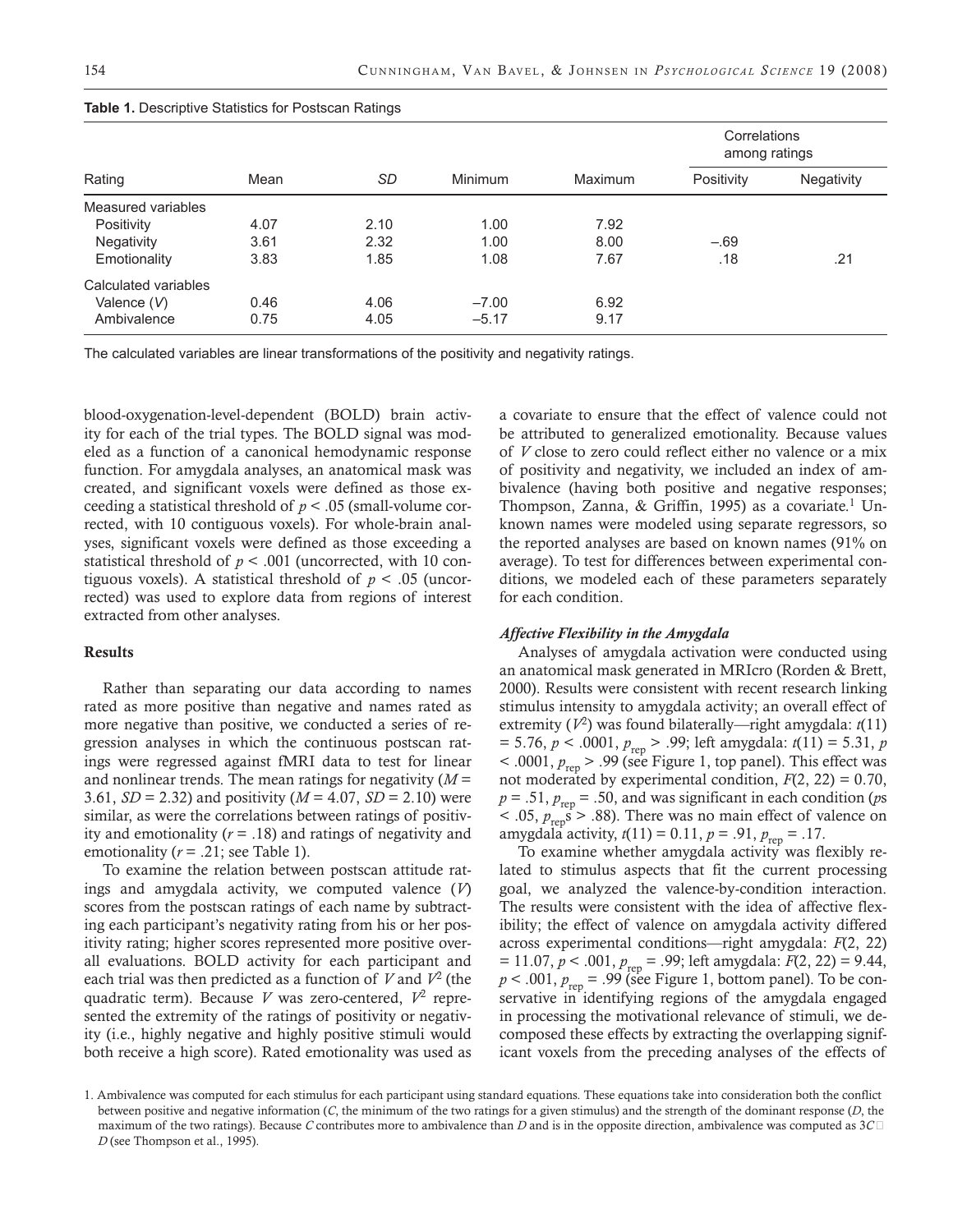

Figure 1. Significant activations in the amygdala region of interest. The planes from which these coronal maps were taken are shown in the illustrations on the right. The maps on the top show areas exhibiting a significant overall effect of stimulus extremity  $(V^2)$ , and the maps on the bottom show areas exhibiting a significant interaction of valence and condition.

valence and extremity. Analysis of these voxels revealed a significant relation between valence and amygdala activity in the positive condition ( $M = 0.05$ ),  $t(11) = 2.06$ ,  $p < .05$ ,  $p_{\text{rep}} = .91$ , and the negative condition ( $M = \square 0.06$ ), *t*(11)  $=$   $\ln 2.36$ ,  $p < .05$ ,  $p_{\text{rep}} = .93$ , but not in the attitude condition (*M* = 0.01),  $t(11) = 0.09$ ,  $p = .46$ ,  $p_{rep} = .53$ . The effect of valence was reversed for the positive and negative conditions; in each case, the most amygdala activity was found for stimulus aspects that fit the current processing goal.

This pattern implicates the amygdala in tracking the fit between processing goals and evaluative aspects of stimuli within the environment. To further elucidate these effects, we used the beta weights generated for *V* and *V*2 in the previous analysis to estimate expected amygdala activity at each level of valence for each experimental condition (see Figure 2). Results for the attitude condition replicated previous work: Amygdala activity increased for both increasingly positive and increasingly negative names. Although there was evidence of affective flexibility for both the positive and the negative conditions, the pattern of data suggested a *negativity bias* (Cacioppo & Berntson, 1994), in which negative information was weighted more heavily

than positive information.2 Specifically, in the negative condition, greater activity was found for increasingly negative names, and almost no activity was found for positive names. In contrast, in the positive condition, activity was found for both positive and negative names (though the activity in response to negative names was less than in the negative and attitude conditions). $3$ 

# *Separating Positive and Negative Aspects*

Recent models of evaluation suggest that the processing of valence can be subdivided into the processing of positivity and negativity (Cacioppo & Berntson, 1994). The previous analysis suggests that affective flexibility may be asymmetric, such that the effect of the fit between valence and processing goal on amygdala activity is more pronounced for positive than for negative information. To provide a more direct test of this possibility, we analyzed the data by estimating separate parameters for positive and negative aspects of each name. Specifically, we modeled BOLD activity as a function of postscan positivity ratings, postscan negativity ratings, the positivity-by-negativity interaction, and emotionality. For the regression analyses, the positivity

2. The measures in Table 1 indicate that it is unlikely that reported effects can be attributed to differences in extremity of the stimuli. Further, we analyzed the data using simultaneous regression analysis with ratings as continuous variables, and this approach also makes it unlikely for the significant results obtained to be due to differences in extremity.

3. Although we report direct evidence for this asymmetry in the next section, initial evidence for a negativity bias can be found by comparing predicted activity in the positive and negative conditions with predicted activity in the attitude condition. Whereas the difference between the predicted activity in response to positive stimuli in the negative condition and in the attitude condition was significant,  $t(11) = 2.27$ ,  $p < .05$ ,  $prep = .88$ , there was no difference between predicted activity in response to negative stimuli in the positive condition and in the attitude condition,  $t(11) = 0.79$ ,  $p = .45$ ,  $p_{\text{ren}} = .54$ .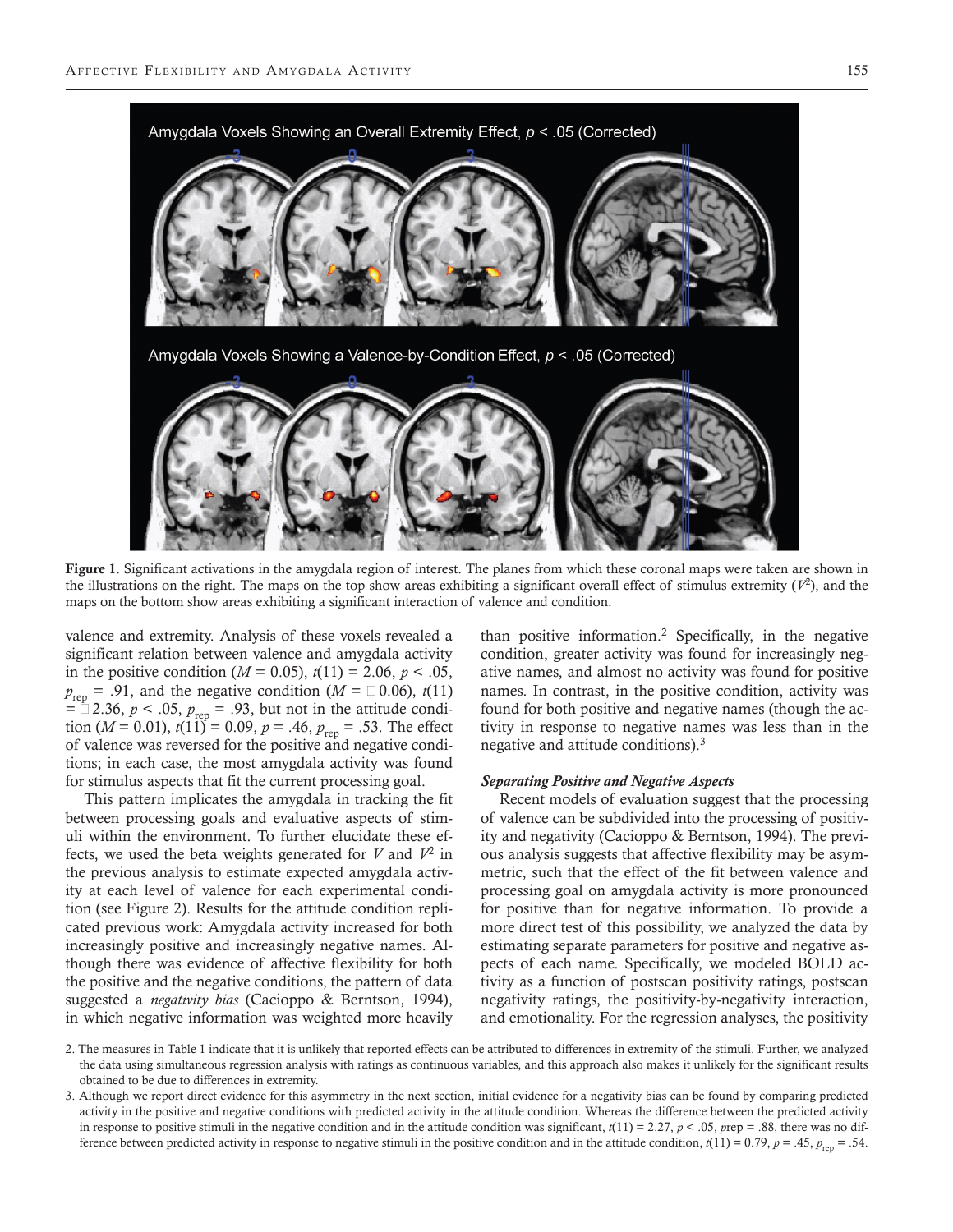

Figure 2. Predicted bilateral amygdala activity as a function of stimulus valence and condition. Bilateral amygdala activity is plotted as the score predicted from the postscan valence (*V*) and quadratic valence  $(V^2)$  beta terms as determined by ratings in each of the three conditions.

and negativity ratings were centered to allow for a meaningful interaction term. To extract voxels for the secondlevel analysis, we generated from the previous analyses a mask that contained the significant voxels for both the extremity and the fit effects. By analyzing only these voxels, we were able to make direct comparisons between the two sets of analyses.

Results were consistent with the idea of affective flexibility. There was a significant interaction between scanning condition (positive or negative) and stimulus valence (postscan ratings of positivity or negativity), *F*(1, 11) = 9.67,  $p < .01$ ,  $p_{\text{rep}} = .95$  (see Figure 3). More positively rated names were associated with more amygdala activity in the positive condition and less amygdala activity in the negative condition. Further, more negatively rated names were associated with greater amygdala activity in the negative condition, but were unrelated to amygdala activity in the positive condition. The graph in Figure 3 further illustrates the heightened amygdala activity in response to positive stimuli in the positive condition and the offset of the extremity effect  $(V^2)$  in the negative condition. In other words, the effects illustrated in Figure 3 can be understood as modulations of the extremity effect, in which positivity and negativity are both associated with increased amygdala activity. When there was a fit between stimulus valence and task, the extremity effect was enhanced (i.e., positive beta weights). However, when there was a mismatch, the extremity effect was not altered for negative stimuli in the positive condition, but was significantly reduced for positive stimuli in the negative condition (i.e., negative beta weight). Indeed, the latter reduction was sufficient to completely eliminate the extremity effect, as Figure 2 shows. Figure 3, like Figure 2, shows evidence of a negativity bias. The beta weights



Figure 3. Beta weights associated with bilateral amygdala activity as a function of independent postscan ratings of positivity and negativity, graphed separately for the positive and negative conditions during scanning.

for negativity ratings suggest that although it is possible to increase the processing of negative information, it may be more difficult to *decrease* the processing of negative information—even when the information is unrelated to current goals.

# *Affective Flexibility in Other Brain Regions*

Whole-brain analyses were conducted to identify other regions showing affective flexibility in the form of enhanced activity when there was a fit between valence and goals. For these analyses, we defined significant regions of activity as those in which the regression parameter estimates were larger for fit associations (e.g., relation between stimulus positivity and activity in the positive condition) than nonfit associations (e.g., relation between stimulus negativity and activity in the positive condition). In addition to identifying the amygdala, this analysis identified several other regions previously implicated in emotional or reward processing, such as right and left insula (Critchley, Wiens, Rotshtein, Öhman, & Dolan, 2004; Barrett & Wager, in press),  $t(11) = 4.16$ ,  $p < .001$ ,  $p_{\text{rep}} = .99$ , and  $t(11) =$ 4.29,  $p < .001$ ,  $p_{\text{rep}} = .99$ , respectively, and left nucleus accumbens (Knutson, Adams, Fong, & Hommer, 2001), *t*(11)  $=$  3.73,  $p$  < .001,  $p_{\text{rep}}$  = .99. These results suggest that a widespread network of brain regions is involved in processing motivational relevance.

# *Prefrontal Contributions to Affective Flexibility*

We expected that not only regions typically associated with affective processing, but also regions associated with executive function and emotion regulation might be involved in guiding affective flexibility. Having to selectively process a subset of information to determine the affective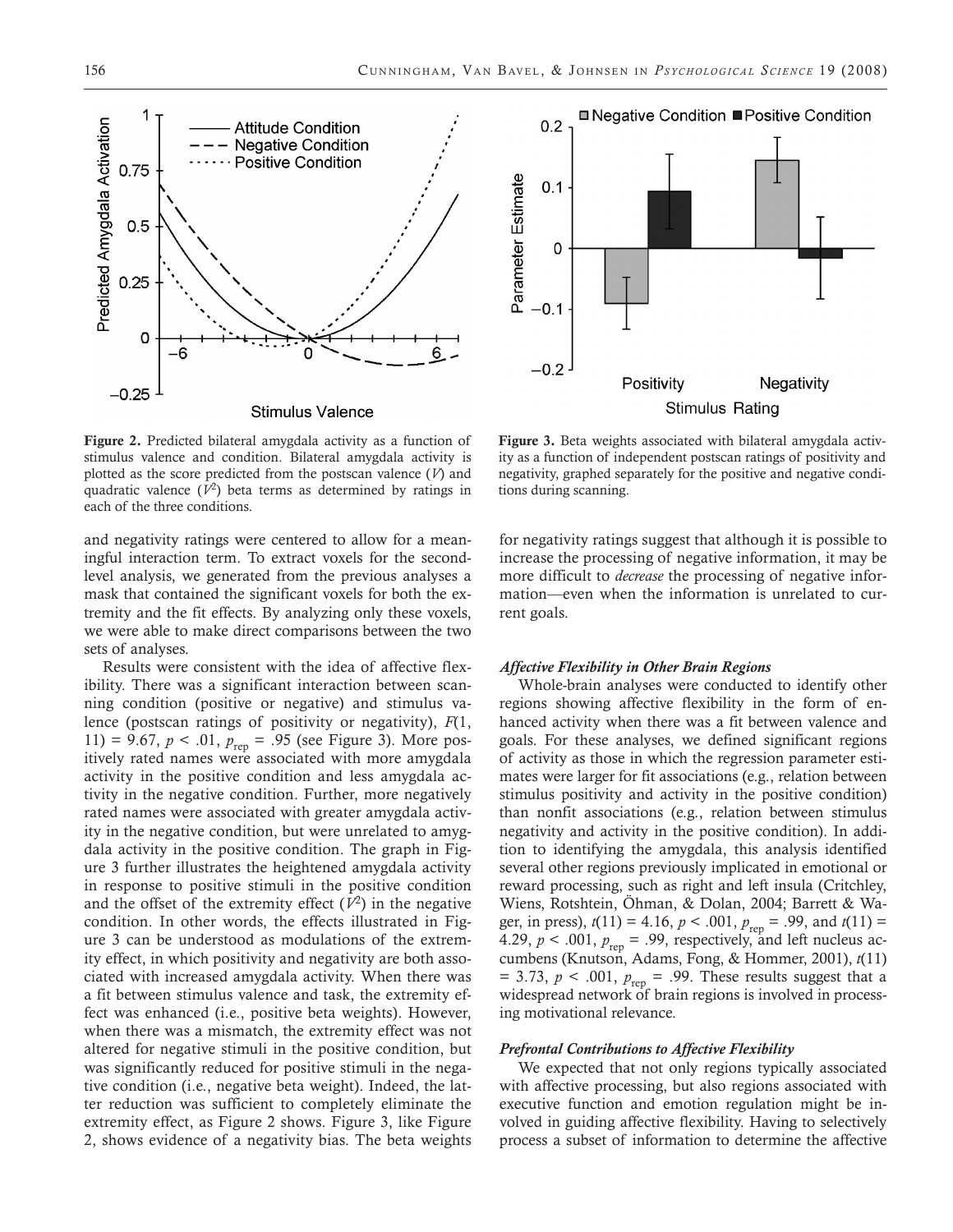connotations of a stimulus may require deliberate attention and selective processing. Evidence for this would be found if regions associated with executive function either had greater overall activity in the positive and negative conditions than in the attitude condition or were shown to have greater connectivity with the amygdala in the positive and negative conditions than in the attitude condition. In addition, executive function may play a particularly active role when participants' processing goal is to attend to either positive or negative aspects of stimuli and both positive and negative information are present (ambivalence). In these cases, the presence of goal-relevant information would activate additional processing, and relevant information would need to be foregrounded from goal-irrelevant (and in this case conflicting) information to make an appropriate judgment.

Whole-brain analyses of the main effect of condition and the ambivalence-by-condition interaction provided evidence for both hypotheses. Right dorsolateral prefrontal cortex (PFC) differentiated conditions in the main-effects analysis, showing greater activation in the positive and negative conditions than in the attitude condition,  $t(11) = 3.02, p < .01, p_{\text{rep}} = .96$  (MNI coordinates: 42, 33, 42), although this effect was significant at a slightly more lenient threshold than used in the other analyses. This finding was bolstered by an independent components analysis that we used to examine connectivity (Calhoun, Adali, Pearlson, & Pekar, 2001). Of the 25 components extracted, 2 contained both amygdala and prefrontal correlations. The first suggested a network that also included both medial areas of orbitofrontal cortex,  $t(11) = 5.92$ ,  $p$ < .001,  $p_{\text{rep}}$  = .99 (MNI coordinates: □3, 27, □24), and right lateral areas of orbitofrontal cortex,  $t(11) = 4.25$ ,  $p$ < .001, *p*<sub>rep</sub> = .99 (MNI coordinates: 39, 39, □ 12), as well as a large area of right rostrolateral PFC,  $t(11) = 3.68$ ,  $p <$ .001,  $p_{\text{rep}}$  = .99 (MNI coordinates: 24, 69, 12). The second network included right orbitofrontal cortex,  $t(11) = 4.61$ , *p* < .001, *p*<sub>rep</sub> = .99 (MNI coordinates: 45, 57, □ 9); left orbitofrontal cortex,  $t(11) = 7.17$ ,  $p < .001$ ,  $p_{\text{rep}} = .99$  (MNI coordinates:  $\Box 36$ , 54,  $\Box 12$ ); and anterior cingulate, *t*(11)  $= 4.35, p < .001, p_{\text{rep}} = .99$  (MNI coordinates: 12, 24, 27). We conducted a test of differences in connectivity by regressing the time courses of these 2 components from the expected hemodynamic signals from the three conditions. These analyses indicated that both components were significantly more present in the positive and negative conditions than in the attitude condition—first component:  $t(11) = 2.29, p < .05, p_{rep} = .88$ ; second component:  $t(11)$  $= 3.47, p < .001, p_{rep} = .99.$ 

In addition, the condition-by-ambivalence interaction indicated that several regions were more associated with ambivalence in the positive and negative conditions than in the attitude condition. These regions included several areas associated with executive function and the foregrounding or backgrounding of information (Cunningham & Zelazo, 2007; Miller, 2000), such as ventrolateral PFC,  $t(11) = 5.14$ ,  $p < .001$ ,  $p_{\text{ren}} = .99$  (MNI coordinates: −36, 27, −18), and rostrolateral PFC, *t*(11) = 4.75, *p* < .001,  $p_{\text{rep}}$  = .99 (MNI coordinates: 24, 66, 18). The activations in lateral PFC suggest that additional processing was required for ambivalent stimuli. A regression analysis (repeated within subjects) revealed that more ambivalent names were associated with longer in-scanner reaction times ( $\Box = .15$ ,  $p < .001$ ,  $p_{rep} > .99$ ). Taken together, these results suggest that a simple goal state was likely insufficient for processing ambivalence in the positive and negative conditions, and that lateral PFC regions were recruited to resolve the conflict in rendering an evaluation, perhaps by foregrounding relevant aspects of stimuli over irrelevant aspects.

Results of the region-of-interest and whole-brain analyses are summarized in Table 2.

# **Discussion**

The present study demonstrates a new degree of processing flexibility within the human amygdala. These data suggest that the amygdala may play a relatively flexible role in evaluation, processing stimulus aspects in accordance with current goals and motivations. Specifically, activity in the amygdala tracked the fit between experimentally manipulated evaluative goals and the valence of target stimuli. The amygdala was most active when participants evaluated (a) positive stimuli in the positive condition, (b) negative stimuli in the negative condition, and (c) both positive and negative stimuli in the attitude condition. Although the "default" mode of amygdala activation may be to process affective intensity or extremity (positive or negative information could be equally important)—which serves an important vigilance function (Davis & Whalen, 2001) these data suggest that the amygdala, in concert with other neural components of evaluative processing, may track and process the fit between stimuli and situational demands.

Although these data provide an important demonstration of affective flexibility in the amygdala, it is important to consider the asymmetry in evaluative processing. Whereas the amygdala was relatively unresponsive to positive names in the negative condition (Figure 2 shows a nearly flat line of amygdala activity for such names), some residual activation in the amygdala was observed for negative names in the positive condition. Further evidence of this negativity bias (Baumeister, Bratslavsky, Finkenauer, & Vohs, 2001) was obtained from the analysis in which we separated the independent positive and negative ratings of each stimulus. Whereas the processing of positive information was associated with increased amygdala activity in the positive condition and decreased amygdala activity in the negative condition (offsetting the extremity effect), processing negative information only increased amygdala activity in the negative condition. Compared with positive information, negative information may not have been as easily inhibited when it was task irrelevant. These results suggest an important constraint on the affective flexibility of the amygdala.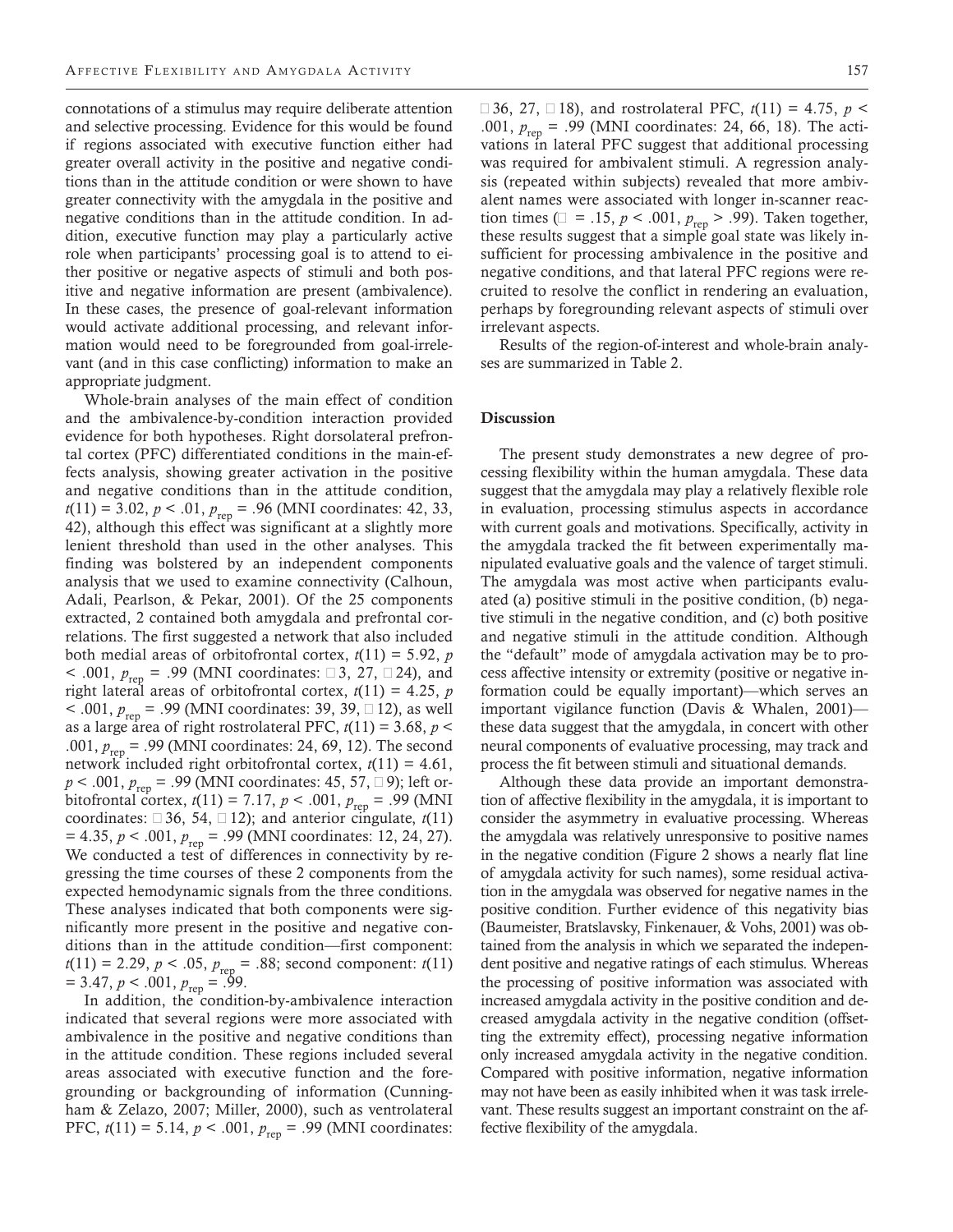|                                                                                                                                |           |                                                                                              | $t$ or $F$ |       | <b>MNI</b> coordinates |       |               |
|--------------------------------------------------------------------------------------------------------------------------------|-----------|----------------------------------------------------------------------------------------------|------------|-------|------------------------|-------|---------------|
| Area                                                                                                                           | <b>BA</b> | Hemisphere                                                                                   | statistic  | X     | у                      | z     | No. of voxels |
| Areas associated with valence extremity (collapsing across conditions): region-of-interest analysis                            |           |                                                                                              |            |       |                        |       |               |
| Amygdala                                                                                                                       |           | Right                                                                                        | 5.76       | 21    | 0                      | $-21$ | 34            |
| Amygdala                                                                                                                       |           | Left                                                                                         | 5.31       | $-18$ | 6                      | $-15$ | 15            |
|                                                                                                                                |           | Areas associated with valence extremity (collapsing across conditions): whole-brain analysis |            |       |                        |       |               |
| Amygdala                                                                                                                       |           | Right                                                                                        | 5.76       | 21    | 0                      | $-21$ | 32            |
| Amygdala                                                                                                                       |           | Left                                                                                         | 5.31       | $-18$ | 6                      | $-15$ | 15            |
| Anterior cingulate                                                                                                             | 32        | Left                                                                                         | 6.90       | $-3$  | 42                     | 9     | 90            |
| Parahippocampal gyrus                                                                                                          | 20/30     | Left                                                                                         | 7.62       | $-30$ | $-27$                  | $-21$ | 56            |
| Middle temporal gyrus                                                                                                          | 20        | Left                                                                                         | 6.67       | $-63$ | $-18$                  | $-24$ | 45            |
| Inferior temporal gyrus                                                                                                        | 37        | Left                                                                                         | 7.40       | $-51$ | $-57$                  | $-18$ | 117           |
| Inferior parietal gyrus                                                                                                        | 40        | Left                                                                                         | 9.60       | $-60$ | $-45$                  | 45    | 165           |
| Areas associated with a significant valence-by-condition effect (affective fit): region-of-interest analysis                   |           |                                                                                              |            |       |                        |       |               |
| Amygdala                                                                                                                       |           | Right                                                                                        | 11.07      | 21    | 0                      | $-12$ | 26            |
| Amygdala                                                                                                                       |           | Left                                                                                         | 9.44       | $-24$ | $-3$                   | $-15$ | 40            |
| Areas associated with a significant valence-by-condition effect (affective fit): whole-brain analysis                          |           |                                                                                              |            |       |                        |       |               |
| Amygdala                                                                                                                       |           | Right                                                                                        | 4.46       | 21    | 0                      | $-12$ | 13            |
| Amygdala                                                                                                                       |           | Left                                                                                         | 4.29       | $-24$ | $\Omega$               | $-15$ | 28            |
| Insula                                                                                                                         | 48        | Right                                                                                        | 4.16       | 45    | $\mathbf{0}$           | 6     | 16            |
| Insula                                                                                                                         | 48        | Left                                                                                         | 4.78       | $-42$ | $\Omega$               | 9     | 36            |
| Precentral gyrus                                                                                                               | 6         | Left                                                                                         | 4.59       | $-36$ | $-12$                  | 60    | 40            |
| Precentral gyrus                                                                                                               | 6         | Right                                                                                        | 4.38       | 27    | $-12$                  | 66    | 16            |
| Supramarginal gyrus                                                                                                            | 48        | Right                                                                                        | 4.57       | 63    | $-21$                  | 27    | 26            |
| Areas exhibiting greater activity in the positive and negative conditions than in the attitude condition: whole-brain analysis |           |                                                                                              |            |       |                        |       |               |
| Lateral orbital frontal cortex (VLPFC)                                                                                         | 47        | Right                                                                                        | 5.14       | $-36$ | 27                     | $-18$ | 34            |
| Superior frontal gyrus (RLPFC)                                                                                                 | 10        | Left                                                                                         | 4.75       | 24    | 66                     | 18    | 49            |
| Superior frontal gyrus                                                                                                         | 8         | Left                                                                                         | 5.88       | 3     | 30                     | 63    | 167           |
| Middle frontal gyrus                                                                                                           | 9         | Right                                                                                        | 4.74       | $-39$ | 27                     | 48    | 10            |
| Angular gyrus                                                                                                                  | 48        | Left                                                                                         | 4.86       | 51    | $-42$                  | 30    | 64            |
| Angular gyrus                                                                                                                  | 39        | Right                                                                                        | 4.18       | $-60$ | $-54$                  | 36    | 43            |
| Inferior occipital gyrus                                                                                                       | 19        | Left                                                                                         | 5.15       | 45    | $-72$                  | $-15$ | 40            |
| Calcarine fissure                                                                                                              | 17        |                                                                                              | 3.83       | 0     | $-72$                  | 12    | 11            |

#### **Table 2.** Areas Exhibiting Significant Blood-Oxygen-Level-Dependent (BOLD) Activation

In the region-of-interest analyses (small-volume-corrected  $p < .05$ ) and whole-brain analyses ( $p < .001$ ), identified regions had to meet a threshold of activity in 10 or more contiguous voxels. Regions are identified by Brodmann's areas (BA) and Montreal Neurological Institute (MNI) coordinates (x, y, z). RLPFC 5 rostrolateral prefrontal cortex; VLPFC 5 ventrolateral prefrontal cortex.

In addition, the current study provides insights into the processes of emotional regulation. Although there were differences in PFC activation and connectivity with the amygdala between conditions, there was a stronger interaction between ambivalence and condition, which suggests that the shifts in affective processing (Ochsner & Gross, 2007) may result from PFC-mediated processes. PFC regions may maintain the goal and trigger processes when stimuli are too complex (ambivalent) for the current processing goal (i.e., in the positive and negative conditions). For ambivalent stimuli, the recruitment of additional PFC-mediated control processes may have been necessary to foreground relevant valenced information so that an appropriate evaluation could be rendered (Aron, Robbins, & Poldrack, 2004).

One possible interpretation of these data is that the amygdala itself filters information on the basis of motivational significance. An alternative possibility is that topdown attentional processes foreground motivationally relevant information, which is then processed by the amygdala (Anderson et al., 2003; Pessoa et al., 2006). It is likely that such processes came into play in our task, as word meaning needs to be extracted prior to affective processing, and different memories may contribute to different evaluations. Thus, the observed modulation may have come from the inputs to the amygdala, rather than from differences in processing within the amygdala proper. According to this account, processing was not changed; rather, the afferents were altered.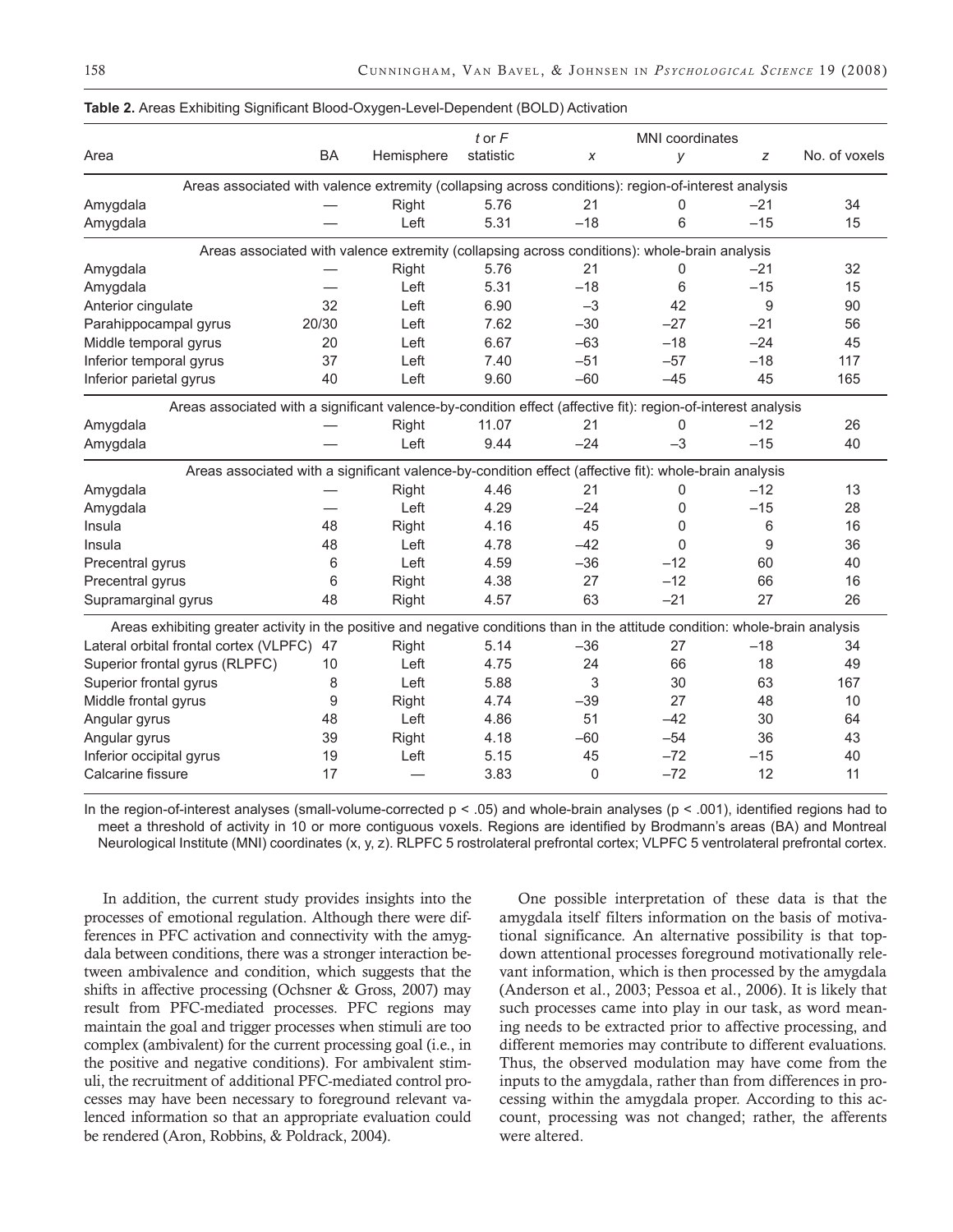It is becoming increasingly clear that evaluation is remarkably complex and dependent on the integration of existing stimulus-based attitudes with current goals, motivations, and contextual demands (Cunningham & Zelazo, 2007; Ferguson & Bargh, 2004). Although amygdala processing has been shown to occur rapidly and unconsciously, these data add to the growing evidence that goals may modulate amygdala activation to generate contextually appropriate and nuanced evaluations (Kim et al., 2004). Although complex neural networks play an important role in rendering an evaluation, we suggest that flexibility may be a core operating characteristic of specific components within these networks. Specifically, the amygdala may respond flexibly to the valence and extremity of stimuli in a goal-congruent fashion, but process negativity in a less flexible fashion than positivity. This combination of flexible and fixed processing may allow humans to solve new and old evaluative problems while successfully navigating complex environments.

Acknowledgments – The authors thank Ken Fujita, Steve Most, Sharon David, Mike Edwards, and members of the Social Cognitive and Affective Neuroscience Lab for helpful comments on this manuscript. This work was supported by grants from the Natural Sciences and Engineering Research Council and the Social Sciences and Humanities Research Council.

#### References

- Adolphs, R. (2003). Is the human amygdala specialized for processing social information? In P. Shinnick-Gallagher, A. Pitkanen, A. Shekhar, & L. Cahill (Eds.), *The amygdala in brain function: Basic and clinical approaches* (Annals of the New York Academy of Sciences Vol. 985, pp. 326–340). New York: New York Academy of Sciences.
- Adolphs, R., Tranel, D., & Damasio, A.R. (1998). The human amygdala in social judgment. *Nature*, *393*, 470–474.
- Anderson, A.K., Christoff, K., Stappen, I., Panitz, D., Ghahremani, D.G., Glover, G., et al. (2003). Dissociated neural representations of intensity and valence in human olfaction. *Nature Neuroscience*, *6*, 196–202.
- Anderson, A.K., & Phelps, E.A. (2001). Lesions of the human amygdala impair enhanced perception of emotionally salient events. *Nature*, *411*, 305–309.
- Aron, A.R., Robbins, T.W., & Poldrack, R.A. (2004). Inhibition and the right inferior frontal cortex. *Trends in Cognitive Sciences*, *8*, 170–177.
- Barrett, L.F., & Wager, T.D. (in press). The structure of emotion: Evidence from neuroimaging studies. *Current Directions in Psychological Science*.
- Baumeister, R.F., Bratslavsky, E., Finkenauer, C., & Vohs, K.D. (2001). Bad is stronger than good. *Review of General Psychology*, *5*, 323–370.
- Beauregard, M., Levesque, J., & Bourgouin, P. (2001). Neural correlates of the conscious self-regulation of emotion. *Journal of Neuroscience*, *21*, 1–6.
- Bishop, S.J., Duncan, J., & Lawrence, A.D. (2004). State anxiety modulation of the amygdala response to unattended threat-related stimuli. *Journal of Neuroscience*, *24*, 10364–10368.
- Breiter, H.C., Etcoff, N.L., Whalen, P.J., Kennedy, W.A., Rauch, S.L., Buckner, R.L., et al. (2003). Response and habituation of the human amygdala during visual processing of facial expression. *Neuron*, *17*, 875–887.
- Cacioppo, J.T., & Berntson, G.G. (1994). Relationship between attitudes and evaluative space: A critical review with emphasis on the separability of positive and negative substrates. *Psychological Bulletin*, *115*, 401–423.
- Calhoun, V.D., Adali, T., Pearlson, G.D., & Pekar, J.J. (2001). A method for making group inferences from functional MRI data using independent component analysis. *Human Brain Mapping*, *14*, 140–151.
- Canli, T., Zhao, Z., Brewer, J., Gabrieli, J.D.E., & Cahill, L. (2000). Event-related activation in the human amygdala associates with later memory for individual emotional experience. *Journal of Neuroscience*, *20*, 1–5.
- Critchley, H.D., Wiens, S., Rotshtein, P., Öhman, A., & Dolan, R.J. (2004). Neural systems supporting interoceptive awareness. *Nature Neuroscience*, *7*, 189–195.
- Cunningham, W.A., Johnson, M.K., Gatenby, J.C., Gore, J.C., & Banaji, M.R. (2003). Neural components of social evaluation. *Journal of Personality and Social Psychology*, *85*, 639–649.
- Cunningham, W.A., Johnson, M.K., Raye, C.L., Gatenby, J.C., Gore, J.C., & Banaji, M.R. (2004). Separable neural components in the processing of Black and White faces. *Psychological Science*, *15*, 806–813.
- Cunningham, W.A., Raye, C.L., & Johnson, M.K. (2004). Implicit and explicit evaluation: fMRI correlates of valence, emotional intensity, and control in the processing of attitudes. *Journal of Cognitive Neuroscience*, *16*, 1717–1729.
- Cunningham, W.A., Raye, C.L., & Johnson, M.K. (2005). Neural correlates of evaluation associated with promotion and prevention regulatory focus. *Cognitive, Affective, and Behavioral Neuroscience*, *5*, 202–211.
- Cunningham, W.A., & Zelazo, P.D. (2007). Attitudes and evaluations: A social cognitive neuroscience perspective. *Trends in Cognitive Sciences*, *11*, 97–104.
- Davis, M., & Whalen, P.J. (2001). The amygdala: Vigilance and emotion. *Molecular Psychiatry*, *6*, 13–34.
- Ferguson, M.J., & Bargh, J.A. (2004). Liking is for doing: The effects of goal pursuit on automatic evaluation. *Journal of Personality and Social Psychology*, *87*, 557–572.
- Hamann, S.B., Ely, T.D., Hoffman, J.M., & Kilts, C.D. (2002). Ecstasy and agony: Activation of the human amygdala in positive and negative emotion. *Psychological Science*, *13*, 135–141.
- Hariri, A.R., Tessitore, A., Mattay, V.S., Fera, F., & Weinberger, D.R. (2002). The amygdala response to emotional stimuli: A comparison of faces and scenes. *NeuroImage*, *17*, 317–323.
- Hsu, M., Bhatt, M., Adolphs, R., Tranel, D., & Camerer, C.F. (2005). Neural systems responding to degrees of uncertainty in human decision-making. *Science*, *310*, 1680–1683.
- Isenberg, N., Silbersweig, D., Engelien, A., Emmerich, S., Malavade, K., Beattie, B., et al. (1999). Linguistic threat activates the human amygdala. *Proceedings of the National Academy of Sciences, USA*, *96*, 10456–10459.
- Kim, H., Somerville, L.H., Johnstone, T., Polis, S., Alexander, A.L., Shin, L.M., & Whalen, P.J. (2004). Contextual modulation of amygdala responsivity to surprised faces. *Journal of Cognitive Neuroscience*, *16*, 1730–1745.
- Knutson, B., Adams, C.M., Fong, G.W., & Hommer, D. (2001). Anticipation of increasing monetary reward selectively recruits nucleus accumbens. *Journal of Neuroscience*, *21*, 1–5.